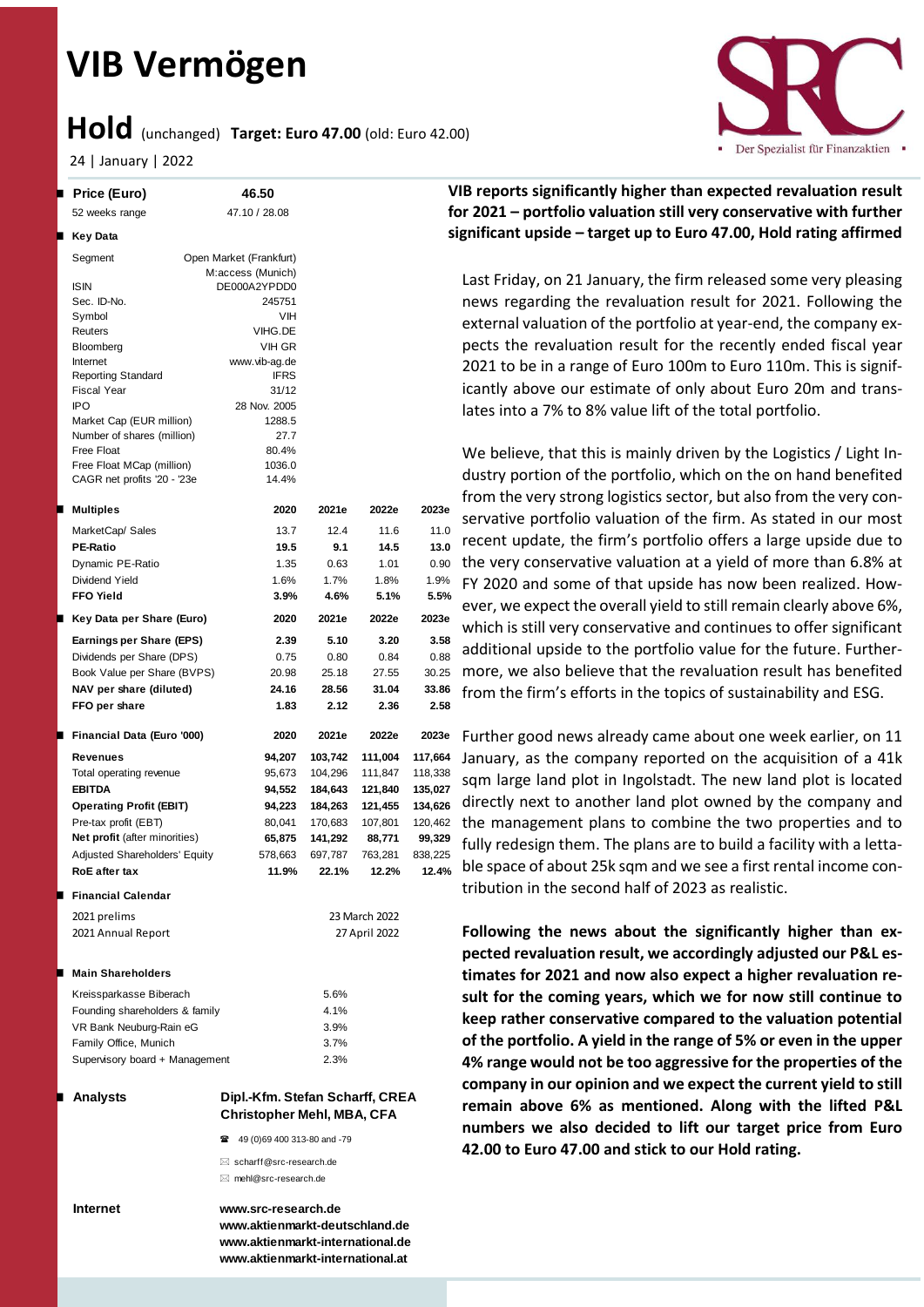





#### VIB Vermögen AG

| Industry:                                 | Real Estate                       |  |  |  |  |
|-------------------------------------------|-----------------------------------|--|--|--|--|
| Sub-segment                               | Logistics, Light Industry, Retail |  |  |  |  |
| Region:                                   | Germany                           |  |  |  |  |
| Headquarter:                              | Neuburg                           |  |  |  |  |
| Foundation                                | 1993                              |  |  |  |  |
| <b>Employees:</b>                         | 46                                |  |  |  |  |
|                                           |                                   |  |  |  |  |
| <b>IR Contact:</b>                        |                                   |  |  |  |  |
| Petra Riechert (petra.riechert@vib-ag.de) |                                   |  |  |  |  |

**Management Board of VIB Vermögen AG: Martin Pfandzelter (CEO) Holger Pilgenröther (CFO)** 

**Employees:** 46 **Supervisory Board of VIB Vermögen AG:** Ludwig Schlosser (Chairman) Jürgen Wittmann (Deputy Chairman) Franz-Xaver Schmidbauer Rolf Klug

VIB Vermögen AG acquires and manages commercial real estate properties. Additionally, the company develops real estate properties for its own portfolio and furthermore it indirectly holds real estate assets via company holdings. The properties are located across Germany with a major focus on Southern Germany.

The company aims at a "Develop-or-Buy-and- hold" strategy and holds a diversified portfolio comprising 113 properties with a total lettable area of about 1,300,000 sqm and a portfolio value of about Euro 1.4bn at 9M 2021. The company convinces by its favorable and sustainable occupancy rate of about 99% and its lean cost and financing structures. In addition, the real estate portfolio offers a broad diversification within the commercial segment. Logistics and light industry (71%), retail (24%), office utilization (3%) and commercial building/others (2%) are covered.

The average maturity of rental contracts amounts to c. 5.6 years. Among tenants are various well-known and successful brands like Dehner Gartenfachmärkte, VW, Geis Industrie, Loxxess, Edeka, Media Markt, Continental, Aldi, Kaufland etc. that have a high degree of creditworthiness. The average gross rental yield as of FY 2020 is at 6.8%. The logistics and industrial properties and the office properties offer a slightly higher yield, while retail is little below that average. In November 2020, the company completed a logistics centre, which is its largest inhouse development so far. It is located in the Interpark Kösching near Ingolstadt, comprises 115,000 sqm of lettable space and is fully let. In March 2021, two more developments with a lettable space of more than 16k sqm were completed and handed over. Furthermore, the site pipeline for future projects amounts to about 160,000 sqm.



The company has a high equity ratio of 44.1% and also a healthy LTV ratio of 48.5% at 9M 2021. Concerning the shareholder structure the firm has a free Float of 80.4%. The crucial investment criteria for property acquisitions is a mid-to long-term rental contract with a solvent tenant and an initial rental yield of more than 7%. Furthermore, the location needs to be within an economically attractive region, as it was realized again with the recent deals.

VIB Vermögen AG is listed at the Open Market of the Frankfurt Stock Exchange and at M:access of the Munich Stock Exchange since November 2005. The company has distributed a dividend of 75 cents for 2020 after the AGM in July. This represents the twelfth consecutive dividend hike. For the current fiscal year 2021, the company gave a guidance for revenues between Euro 99.0m and Euro 105.0m, the EBT is guided in a range between Euro 61.0m and Euro 65.0m, and the FFO between Euro 54.0m to Euro 58.0m.

*Source: Company Data, SRC Research*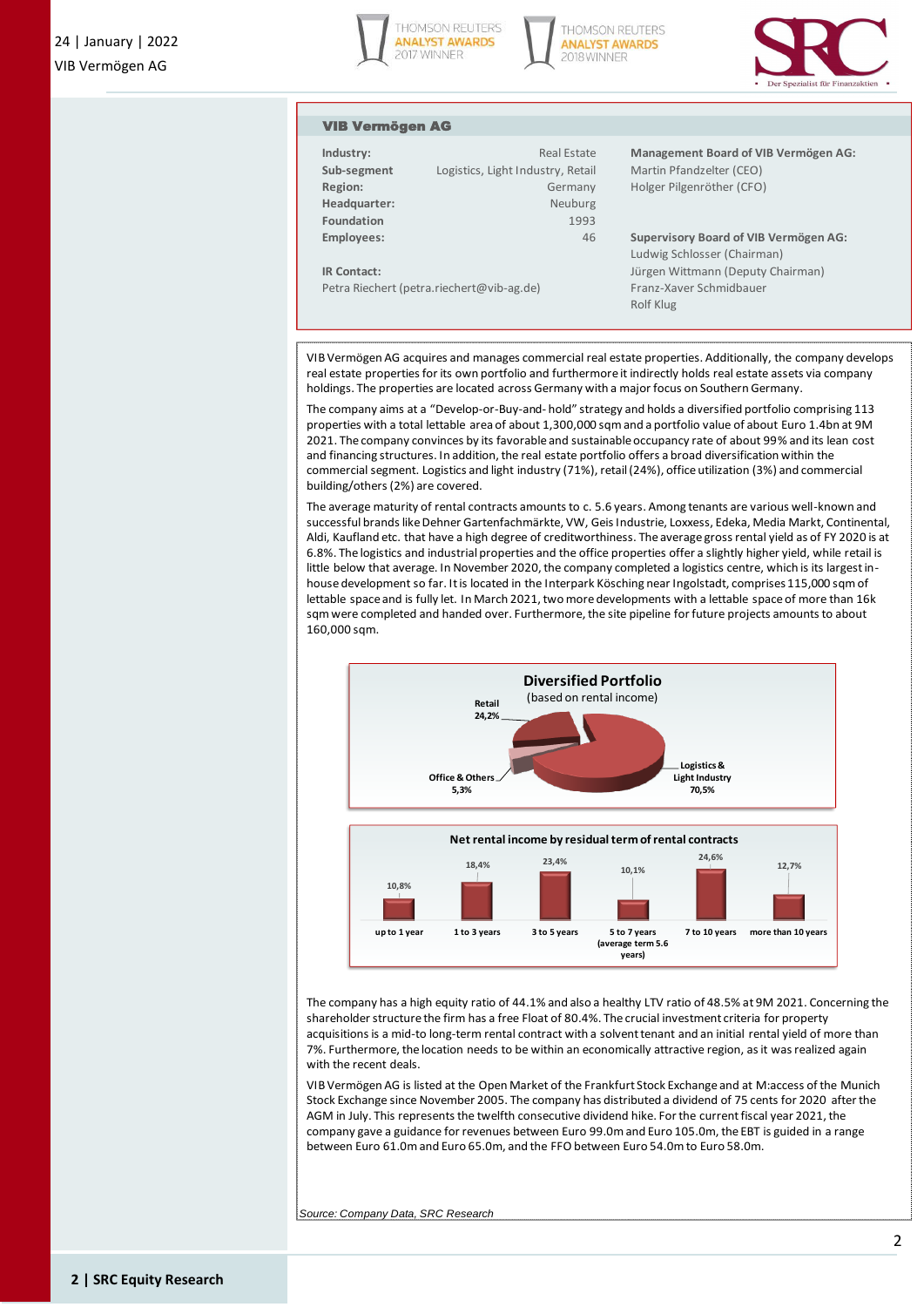**Strengths** 

**HOMSON REUTERS ANALYST AWARDS** 2017 WINNER





## **SWOT Analysis**

- VIB has a total of 113 objects with a rental area of almost 1,300,000 sqm. The properties are mainly located in the economically strong Southern Germany, resulting in a very stable cash income. In 2020, the FFO rose by more than 3% to over Euro 50m and is guided to a range of Euro 54m to Euro 58m in 2021.
- The strategy is clearly long-term-oriented with a Buy-and-Hold or Build-and-Hold strategy. In time of low yields it is more oriented on own developments to grow. The tenant structure divided out in the Top 10 tenants standing for about 44% of the rental income.
- A very low EPRA vacancy rate of about 1% at present. In addition, the portfolio is widely spread over various sectors and therefore less affected by an economic shortfall. The average rental yield is at high 6.8% (FY 2020) and the firm's LTV ratio stands at healthy 48.5% as of 30 September 2021, with an equity ratio of 44.1%.
- VIB's successful approach and sound track record of further expanding the portfolio size by carefully analyzing given investment opportunities, either existing properties to buy or land sites for in-house developments.
- In-depth and careful planning of in-house development as exemplified by the recent logistics development in the Interpark commercial centre, which has been completed within the time as scheduled and fully leased up already much time in advance of scheduled date of completion.
- Predictability of future earnings is high due to long-term rental agreements for the majority of portfolio (~ 45% with long-term rental contracts at FY 2020).
- The average duration of rental agreements amounts to 5.7 years at 1H 2021. Furthermore, tenants have a high degree of creditworthiness (Rudolph Group, Geis Industrie, Audi, BayWa, Dehner Gartenfachmärkte, VW).
- The firm successfully placed three mandatory convertible bonds at 4.5% / 4.0% interest with institutional investors, a Euro 17m issue in Dec. 2012 and a Euro 26m issue in November 2013, and Euro 33m in Dec. 2014.
- Demand for attractive logistics and retail properties has significantly increased, also due to the low interest environment. Acquiring properties at yields of more than 7.0% is becoming increasingly difficult but the last news underlined the company's ability to buy or develop the "right" assets.
- VIB consequently reengineers its financing by fixing the currently favorable interestrate level by medium-term forward agreements. The average interest rate at FY 2020 came down to 1.77%, after 2.33% at FY 2018 and 2.10% in 2019 and will even further decline in the current FY 2021 (9M 2021: 1.71%).
- The firm placed a Euro 42.5m promissory note in April 2019 at a very low rate of 1.03%. The Euro 70m bonded loan issued in Sept. 2016 with an interest of only 1.27% (10 years) and even 0.7% (7 years) is another highlight of the debt side.
- In the face of growing challenges with regard to acquiring high quality German real estate at attractive prices, VIB can largely benefit from its in-house development operations in order to further strengthen its portfolio in terms of size and quality, for example the developments at Interpark in Koesching.
- In case of a sustained recession, portfolio vacancy rate might not remain at the negligibly low level of about 1% and estimated rental values with prospective tenants potentially will be agreed at lower levels. A subsequent negative impact on the portfolio, leading to valuation losses, would burden the P&L.

**Weaknesses** 

**Opportunities** 

**Threats**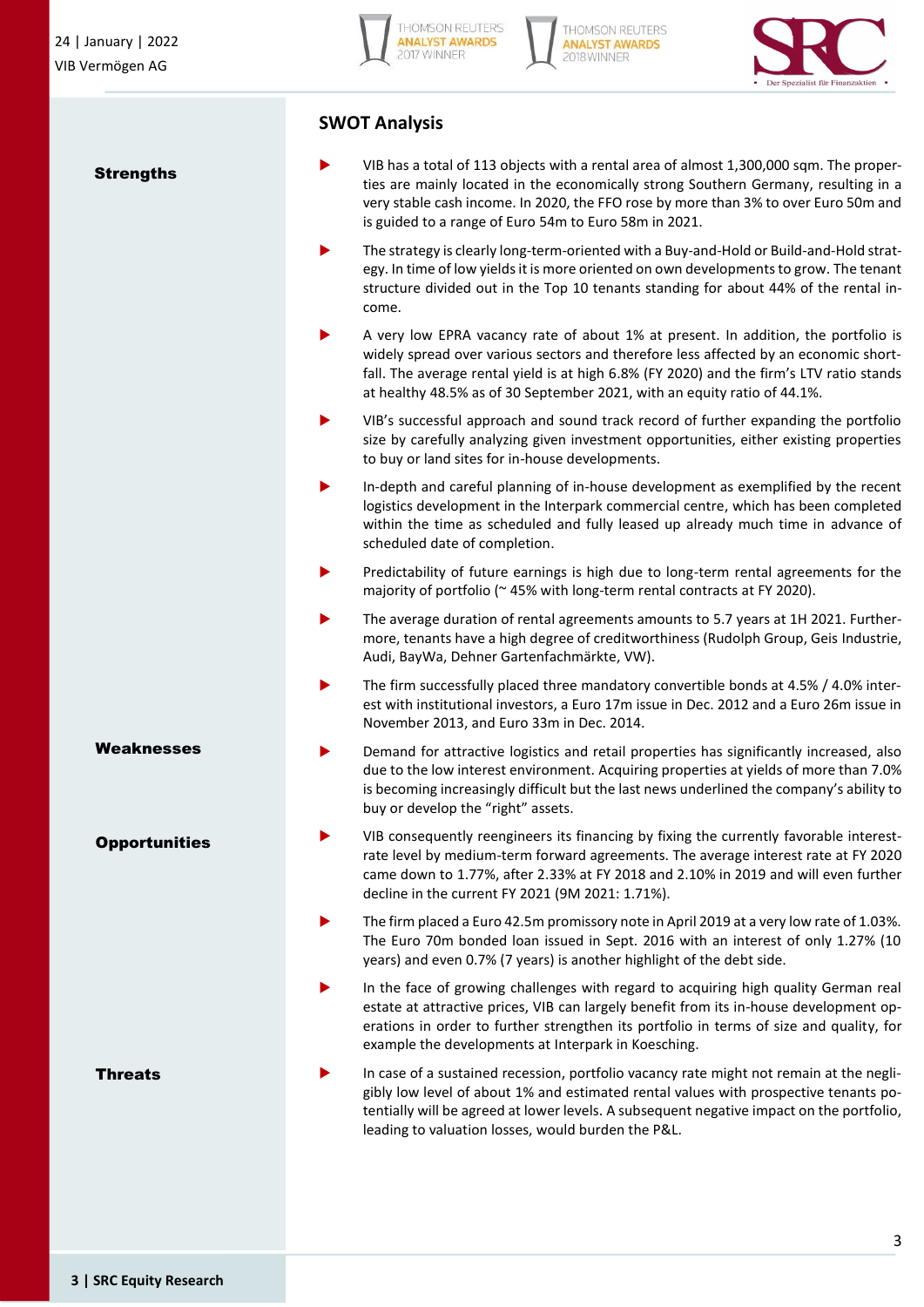





### P&L Account for VIB Vermögen AG

| VIB Vermögen AG 31/12 IFRS (Euro '000)                                                                | 2017              | 2018                | 2019                | 2020                 | 2021e             | 2022e             | 2023e               | <b>CAGR</b><br>'20 - '23e |
|-------------------------------------------------------------------------------------------------------|-------------------|---------------------|---------------------|----------------------|-------------------|-------------------|---------------------|---------------------------|
| <b>Revenues</b>                                                                                       | 83.550            | 86,789              | 90,995              | 94,207               | 103,742           | 111,004           | 117,664             | 7.7%                      |
| <b>Net Result from Revaluations</b>                                                                   | 17,380            | 19,454              | 22,319              | 22,323               | 104,893           | 35,479            | 42,887              |                           |
| Other operating income                                                                                | 344               | 1,443               | 1,645               | 1,466                | 554               | 843               | 674                 |                           |
| <b>Total operating income</b>                                                                         | 101,274           | 107,686             | 114,959             | 117,996              | 209,189           | 147,326           | 161,225             |                           |
| Expenses for investment properties                                                                    | $-13,775$         | $-14,968$           | $-16,057$           | $-17,377$            | $-17,862$         | $-18,398$         | $-18,895$           |                           |
| Gross margin without revaluation<br><b>Net operating income (NOI)</b>                                 | 83.5%<br>69,775   | 82.8%<br>71,821     | 82.4%<br>74,938     | 81.6%<br>76,830      | 82.8%<br>85,880   | 83.4%<br>92,606   | 83.9%<br>98,770     | 8.7%                      |
| <b>NOI-margin</b>                                                                                     | 83.5%             | 82.8%               | 82.4%               | 81.6%                | 82.8%             | 83.4%             | 83.9%               |                           |
| Personnel expenses                                                                                    | $-3,621$          | $-3,678$            | $-3,861$            | $-4,216$             | $-4,473$          | $-4,577$          | $-4,644$            |                           |
| Other operating expenses                                                                              | $-1,785$          | $-1,780$            | $-1,775$            | $-1,851$             | $-2,211$          | $-2,511$          | $-2,660$            |                           |
| <b>EBITDA</b>                                                                                         | 82,093            | 87,260              | 93,266              | 94,552               | 184,643           | 121,840           | 135,027             |                           |
| <b>EBITDA-margin</b>                                                                                  | 98.3%             | 100.5%              | 102.5%              | 100.4%               | 178.0%            | 109.8%            | 114.8%              |                           |
| <b>EBITDA</b> without revaluation                                                                     | 64,713            | 67,806              | 70,947              | 72,229               | 79,750            | 86,361            | 92,140              | 8.5%                      |
| Amortization of intangible assets and depreciation<br>of property, plant and equipment and investment |                   |                     |                     |                      |                   |                   |                     |                           |
| properties                                                                                            | -271              | $-308$              | $-313$              | $-329$               | $-380$            | $-385$            | $-401$              |                           |
| <b>Operating profit (EBIT)</b>                                                                        | 81,822            | 86,952              | 92,953              | 94,223               | 184,263           | 121,455           | 134,626             |                           |
| EBIT-margin                                                                                           | 97.9%             | 100.2%              | 102.2%              | 100.0%               | 177.6%            | 109.4%            | 114.4%              |                           |
| Operating profit (EBIT) without revaluation<br>Net income from investments accounted for using        | 64,442            | 67,498              | 70,634              | 71,900               | 79,370            | 85,976            | 91,739              | 8.5%                      |
| the equity method                                                                                     | 152               | 3                   | 450                 | 118                  | 91                | 78                | 103                 |                           |
| Interest earnings                                                                                     | 23                | 8                   | 18                  | 0                    | 16                | 22                | 19                  |                           |
| Interest costs                                                                                        | $-17,378$         | $-15.597$           | $-14,968$           | $-14.134$            | $-13,521$         | $-13.588$         | $-14,120$           |                           |
| <b>Financial result</b><br>Expenses from guaranteed dividend                                          | $-17,355$<br>-166 | $-15,589$<br>$-166$ | $-14,950$<br>$-166$ | $-14, 134$<br>$-166$ | $-13,505$<br>-166 | $-13,566$<br>-166 | $-14,101$<br>$-166$ |                           |
| <b>Pre-tax Profit (EBT)</b>                                                                           | 64,453            | 71,200              | 78,287              | 80,041               | 170,683           | 107,801           | 120,462             |                           |
| EBT-margin                                                                                            | 77.1%             | 82.0%               | 86.0%               | 85.0%                | 164.5%            | 97.1%             | 102.4%              |                           |
| Pre-tax Profit (EBT) without revaluation                                                              | 47,073            | 51,746              | 55,968              | 57,718               | 65,790            | 72,322            | 77,575              | 10.4%                     |
| Tax expenses                                                                                          | $-10,515$         | $-11,305$           | $-12,876$           | $-12,772$            | $-27,821$         | $-17,572$         | $-19,635$           |                           |
| Tax rate                                                                                              | 16.3%             | 15.9%               | 16.4%               | 16.0%                | 16.3%             | 16.3%             | 16.3%               |                           |
| <b>Net Profit before minorities</b>                                                                   | 53,938            | 59,895              | 65,411              | 67,269               | 142,862           | 90,230            | 100,826             | 14.4%                     |
| Minorities                                                                                            | $-2,334$          | $-2,285$            | $-2,252$            | $-1,394$             | $-1,570$          | $-1,459$          | $-1,497$            |                           |
| <b>Net Profit after minorities</b>                                                                    | 51,604            | 57,610              | 63,159              | 65,875               | 141,292           | 88,771            | 99,329              | 14.7%                     |
| <b>Return on sales</b>                                                                                | 61.8%             | 66.4%               | 69.4%               | 69.9%                | 136.2%            | 80.0%             | 84.4%               |                           |
| Number of shares                                                                                      | 27,580            | 27,580              | 27,580              | 27,580               | 27,710            | 27,710            | 27,710              |                           |
| Earnings per share (Euro)                                                                             | 1.87              | 2.09                | 2.29                | 2.39                 | 5.10              | 3.20              | 3.58                |                           |
| Dividends per Share (DPS) in Euro<br>BookValue per Share (BVPS) in Euro                               | 0.60<br>16.15     | 0.65<br>17.65       | 0.70<br>19.31       | 0.75<br>20.98        | 0.80<br>25.18     | 0.84<br>27.55     | 0.88<br>30.25       |                           |
| Adjusted Shareholders Equity' without                                                                 |                   |                     |                     |                      |                   |                   |                     |                           |
| minorities and after dividend payment                                                                 | 445,486           | 486,866             | 532,683             | 578,663              | 697,787           | 763,281           | 838,225             | 13.1%                     |
| RoE after Tax                                                                                         | 12.1%             | 12.4%               | 12.4%               | 11.9%                | 22.1%             | 12.2%             | 12.4%               |                           |
| <b>Key ratios &amp; figures</b>                                                                       | 2017              | 2018                | 2019                | 2020                 | 2021e             | 2022e             | 2023e               |                           |
| <b>Margins in %</b>                                                                                   |                   |                     |                     |                      |                   |                   |                     |                           |
| <b>EBITDA</b>                                                                                         | 77.5%             | 78.1%               | 78.0%               | 76.7%                | 76.9%             | 77.8%             | 78.3%               |                           |
| EBIT                                                                                                  | 77.1%             | 77.8%               | 77.6%               | 76.3%                | 76.5%             | 77.5%             | 78.0%               |                           |
| EBT                                                                                                   | 56.3%             | 59.6%               | 61.5%               | 61.3%                | 63.4%             | 65.2%             | 65.9%               |                           |
| <b>Expense ratios in %</b>                                                                            |                   |                     |                     |                      |                   |                   |                     |                           |
| Personnel costs quota<br>Depreciation to sales                                                        | 4.3%<br>0.3%      | 4.2%<br>0.4%        | 4.2%<br>0.3%        | 4.5%<br>0.3%         | 4.3%<br>0.4%      | 4.1%<br>0.3%      | 3.9%<br>0.3%        |                           |
| Tax rate                                                                                              | 16.3%             | 15.9%               | 16.4%               | 16.0%                | 16.3%             | 16.3%             | 16.3%               |                           |
| Profitability in %                                                                                    |                   |                     |                     |                      |                   |                   |                     |                           |
| Net profit to sales ratio                                                                             | 61.8%             | 66.4%               | 69.4%               | 69.9%                | 136.2%            | 80.0%             | 84.4%               |                           |
| Return on equity (RoE) after tax                                                                      | 12.1%             | 12.4%               | 12.4%               | 11.9%                | 22.1%             | 12.2%             | 12.4%               |                           |
| <b>Valuation</b>                                                                                      |                   |                     |                     |                      |                   |                   |                     |                           |
| PE-ratio                                                                                              | 24.85             | 22.26               | 20.31               | 19.47                | 9.12              | 14.52             | 12.97               |                           |
| Price/BVpS                                                                                            | 2.88              | 2.63                | 2.41                | 2.22                 | 1.85              | 1.69              | 1.54                |                           |
| Dividend yield in %                                                                                   | 1.3%              | 1.4%                | 1.5%                | 1.6%                 | 1.7%              | 1.8%              | 1.9%                |                           |
| Market Cap/Sales                                                                                      | 15.42             | 14.85               | 14.16               | 13.68                | 12.42             | 11.61             | 10.95               |                           |
| Market Cap/EBITDA                                                                                     | 15.70             | 14.77               | 13.82               | 13.63                | 6.98              | 10.58             | 9.54                |                           |
| Data per share                                                                                        |                   |                     |                     |                      |                   |                   |                     |                           |
| Number of shares in k                                                                                 | 27,580            | 27,580              | 27,580              | 27,580               | 27,710            | 27,710            | 27,710              |                           |
| EpS                                                                                                   | 1.87              | 2.09                | 2.29                | 2.39                 | 5.10              | 3.20              | 3.58                |                           |
| DpS                                                                                                   | 0.60              | 0.65                | 0.70                | 0.75                 | 0.80              | 0.84              | 0.88                |                           |
| <b>BVpS</b>                                                                                           | 16.15             | 17.65               | 19.31               | 20.98                | 25.18             | 27.55             | 30.25               |                           |